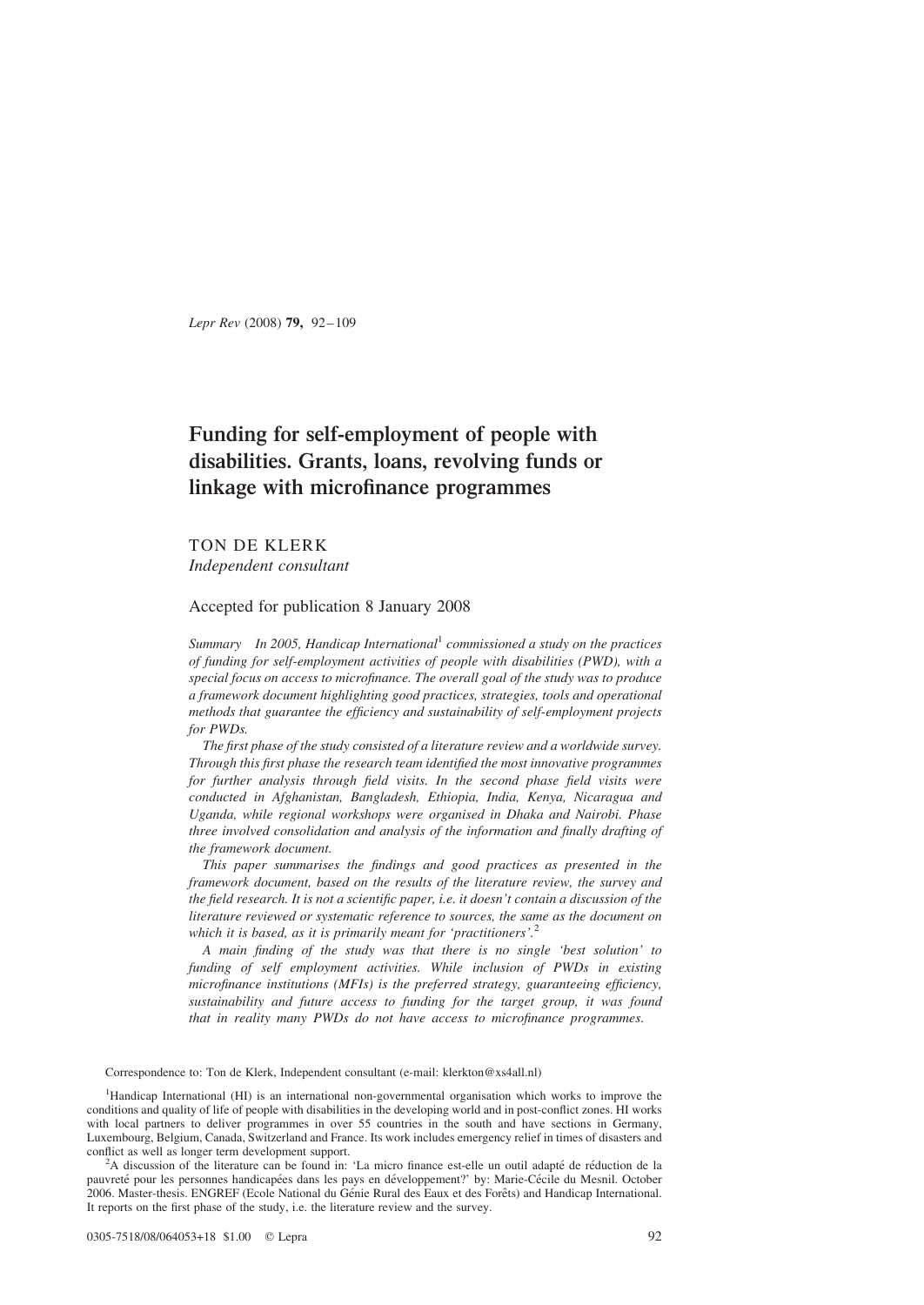This can be explained by stigmatisation of PWDs by staff of MFIs, who do not believe in their income earning and repayment capacity, and self-exclusion by PWDs. To fight against it projects have been set-up linking MFIs with programmes for PWDs, focusing on better information exchange between both parties respectively on disability for MFIs and the characteristics of microfinance for programmes for PWDs. Other programmes experiment with special credit lines or guarantee funds, placed at the disposal of MFIs and earmarked for loan disbursement for PWDs, to facilitate their inclusion.

Another reason for non-inclusion is the vulnerability of many PWDs. Many of them have no prior business experience, while many MFIs only provide loans to clients with an existing business. Vocational and/or business training and raising of their self-confidence, to be assured by a programme for PWDs, is often required prior to setting-up of a self-employment activity and taking a loan. If not prepared to run a 'business' successfully, taking a loan will present a too great a risk for themselves, getting indebted, and for the MFI.

'Start-up' grants for business-starters and revolving funds managed by PWD programmes, are other approaches practised by PWD programmes, of which the pros and cons are discussed in the study.

A major weakness of many MFIs is that they do not reach the most vulnerable clients, including many of the PWDs, and their weak presence in rural areas especially in Africa. MFIs have to look for innovative approaches to deepen their outreach. The self-help group approach in India, starting with the clients' own savings from which loans can be disbursed to the group members while linking the well-performing groups to banks for access to bank loans, is such a new approach. It is practised by The Leprosy Mission Trust in India. In Africa, some international NGOs started with similar 'community based saving and lending groups'.

# Introduction

It is estimated that about 10% of the world's population has some kind of disability. They are highly over-represented among the poor; about 80% of them live below the poverty line, and are often unemployed. Participation in economic life is aspired by many of them, to earn a living and contribute to the support of their families, but also to enhance self-fulfilment and self-esteem. Work offers people with disabilities the opportunity to be recognised as contributing members of their community.

Like the rest of the population in developing countries, most people with disabilities turn to self-employment because of a lack of opportunities in the job market. Although many would prefer to have a job with a regular income, self-employment is often the only option available. To be successful, self-employed people need, among other things, access to financial services, in particular microcredit. Through its experiences around the world, Handicap International realised the importance of working towards finding accessible, affordable and sustainable financial services for people with disabilities. Therefore it decided to conduct a research on 'Good Practices for economic inclusion of people with disabilities, and funding mechanisms for self-employment'.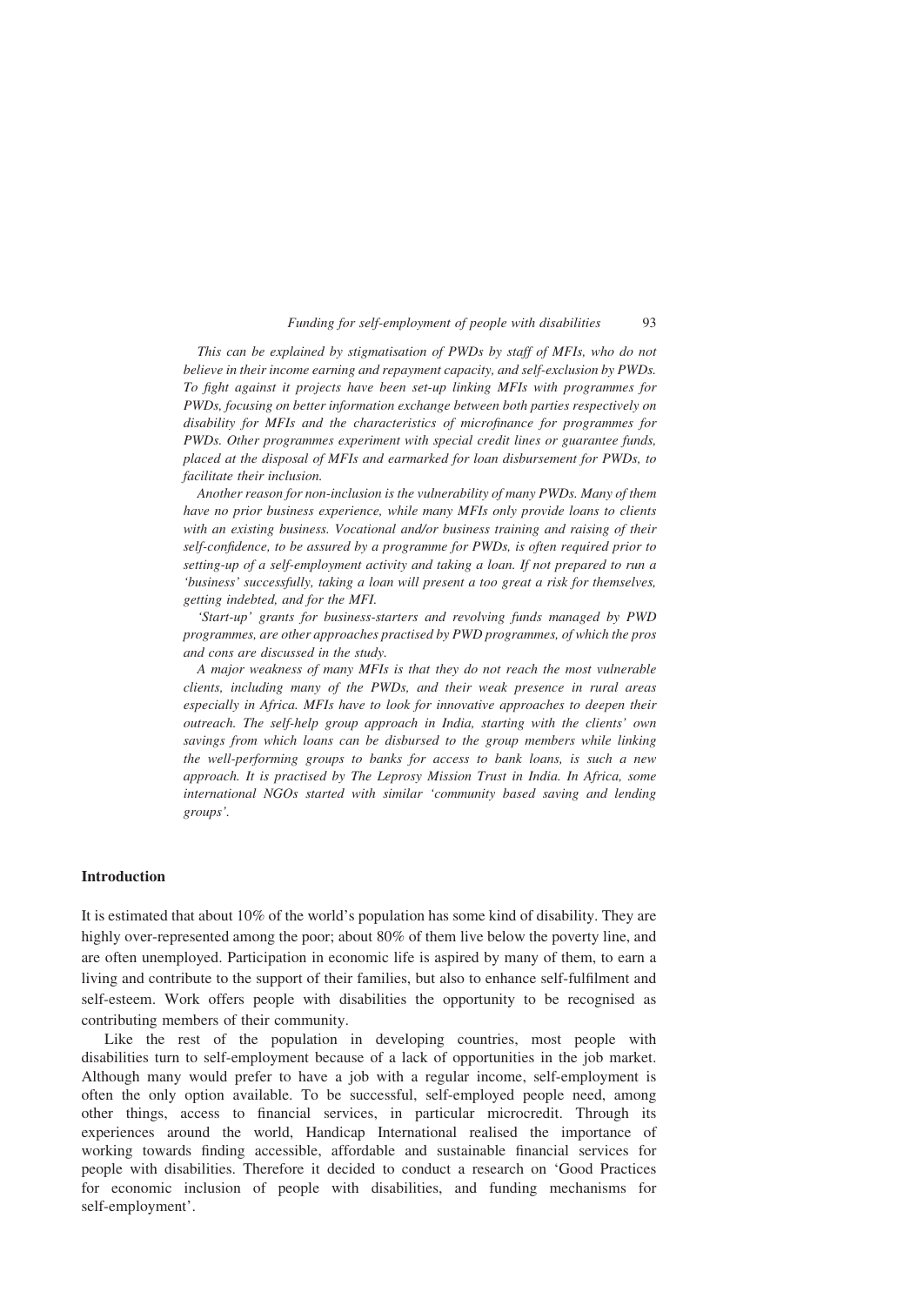# **Methods**

The research was carried out over a year and was divided into three phases. The first phase consisted of a literature review<sup>3</sup> and a worldwide survey. Four hundred and sixty three organisations were contacted, of which  $107$  responded to the questionnaire.<sup>4</sup> Of these 58 were organisations of/for people with disabilities and 50 were microfinance providers. Through this first phase, the research team identified the most innovative programmes for further analysis through field visits. Programmes identified as innovative used loans (instead of grants) to fund the self-employment activities, and preferably had linkages with microfinance institutions.

The second phase consisted of field visits in Afghanistan, Bangladesh, Ethiopia, India, Kenya, Nicaragua and Uganda, and regional workshops that were organised in Dhaka and Nairobi. The choice for the countries depended on the response on the survey (no. of responses per country), the presence of innovative programmes, and practical considerations such as available time and travel distances in and between countries. The original aim of the research was to focus on programmes for land mine victims (see footnote<sup>5</sup>); therefore also Afghanistan was included in the field visits, although few responses were received on the survey, neither from programmes having an innovative approach. The field visits allowed the research team to compare the practices from the field with the results of the survey and the literature review, and to deepen their understanding. 'Non-innovative' programmes were also included in the field visits, so the different approaches could be compared.

Phase three involved consolidation and analysis of the information. A first draft of the research report was discussed during a workshop in Geneva, in which practitioners from the microfinance and disability sectors met. The final outcome of the project was a publication entitled 'Good Practices for the Economic Inclusion of People with Disabilities in Developing Countries. Funding Mechanisms for Self-Employment'.6

# Need for a multi-sector approach

Funding is just one of the requirements to be fulfilled to enable people with disabilities to become successfully self-employed. PWD's born with an impairment or disabled at an early age have often lived in social isolation and been deprived of education, and consequently may lack self-esteem, self-confidence and educational, social, occupational or business skills. People who have contracted a disability at an older age - war and landmine victims, injured in an accident, or leprosy patients - might be less vulnerable in these respects, but they have to

<sup>&</sup>lt;sup>3</sup>See: Annex References.

<sup>&</sup>lt;sup>4</sup>The list of the 107 organisations that responded to the questionnaire is added in the annex.

<sup>&</sup>lt;sup>5</sup>The study was financed by the Department of Humanitarian Aid of the Swiss Agency Development and Cooperation within the framework of the International Convention on the Ban of Landmines. However the response on the survey of programmes targeting landmine victims was limited. Also, after the survey it was concluded that to further explore innovetive approaches for the economic inclusion of PWDs the study could better concentrate on programmes for PWDs in general. This choice was consistent eith the general strategy of HI, according to which landmine victims are not considered as a seperate group form people with disability.

<sup>&</sup>lt;sup>6</sup>The report (English and French version) is available at the internet at: www.handicap-international.fr  $>$  page 'insertion'. Or: www.handicap-international.org.uk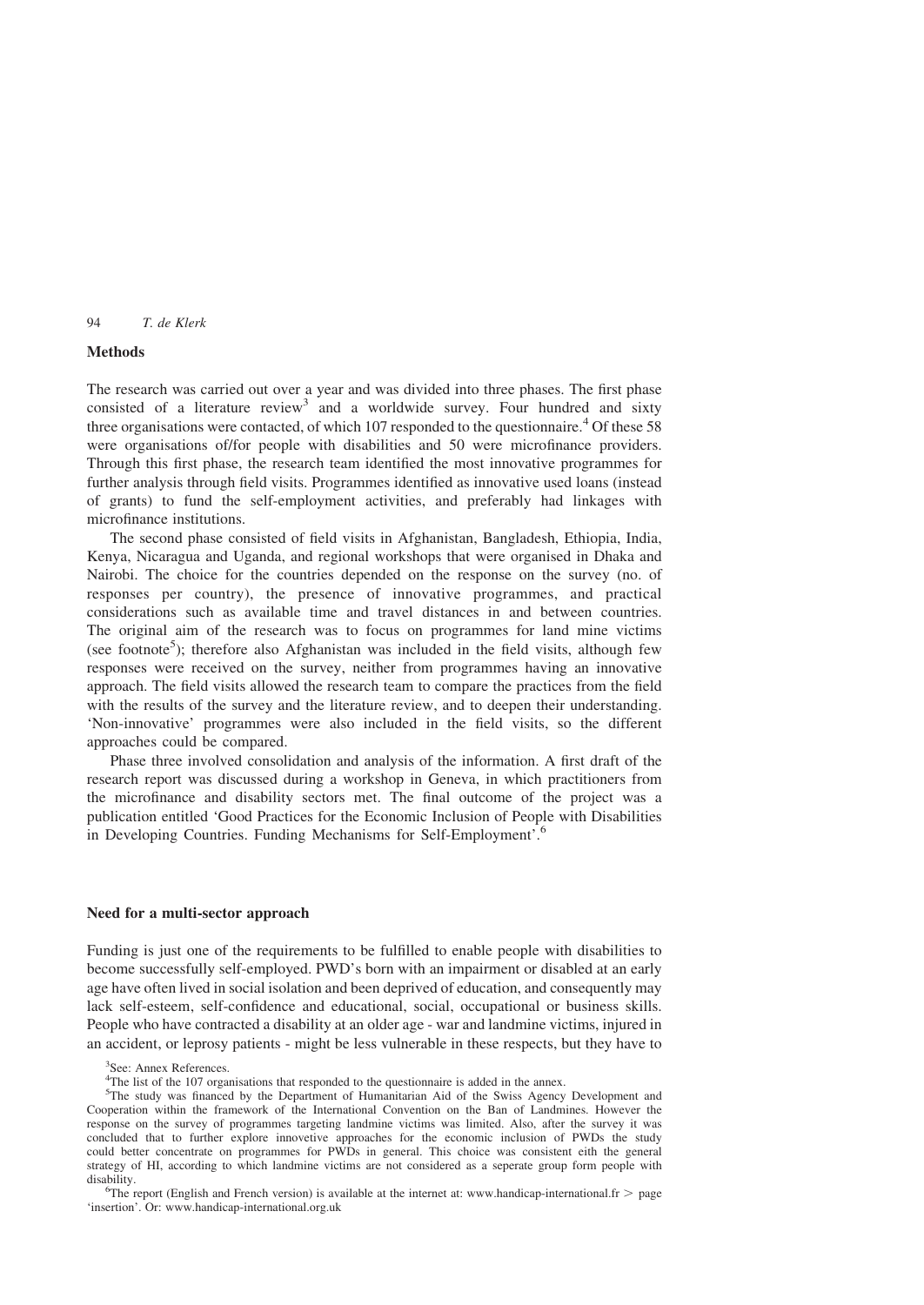learn to accept their handicap, to deal with their trauma, and obtain proper physical rehabilitation and assistive devices, before they can start to (re)make their living. Last but not least, society has to accept equal participation of people with disabilities in social and economic life.

The research found that in almost all programmes for economic inclusion, funding for self-employment was part of a multi-sector approach. Depending on the needs of the client group, different activities were developed: physical rehabilitation, provision of assistive devices, activities aimed at raising the self-awareness, vocational and/or business training, community awareness programmes addressing stigmatisation of people with disability, lobbying at governmental services or other organisations, and finally access to funding.

No organisation can do all these activities on its own. A programme for people with disabilities has to decide what activities it will do itself (its core activities), and what services can be provided by others. It has to search for partnerships with other organisations or governmental agencies, after analysing what are the requirements to be fulfilled to guarantee successful economic inclusion of the clients, identifying who can provide the appropriate services, and negotiating or lobbying for provision of these services.

### Funding mechanisms

Self-employment activities can be financed through grants (gifts), loans, own savings or a combination of these. Loans can be disbursed to clients at an interest rate covering the costs for the organisation. Or they can be disbursed at a 'subsidised' rate, that is to say the interest rate doesn't cover all the costs of provision, monitoring and recovery of the loans, and thus the activity has to be partly subsidised by the organisation. In this case we talk about 'subsidised' loans.

Funding for self-employment projects can be provided to clients by an organisation of/for people with disabilities itself, through a grants programme or the creation of a revolving fund for the provision of loans, or a partnership can be sought with a specialised microfinance organisation. For instance the organisation of/for PWDs assists the clients through building of self-awareness and self-confidence, vocational or business training, physical rehabilitation, provision of assistive devices etc, but leaves the provision of funding to an MFI. PWDs thus become regular clients of an MFI.

- . Among the organisations of/for disabled persons that responded to the survey, in the first phase of the study, almost 80% provided direct funding to their clients. Only 20% of the respondents had established a partnership with an MFI, for the provision of loans. Another 20% reported having tried to establish a partnership with an MFI, but without success.
- . 20% of the organisations of/for PWDs provided grants to their clients to finance selfemployment activities; 30% of the organisations used a combination of grant and loans. The majority however (50%) used loans; in most cases these loans were subsidised. One third of the respondents disbursing loans charged no interest on the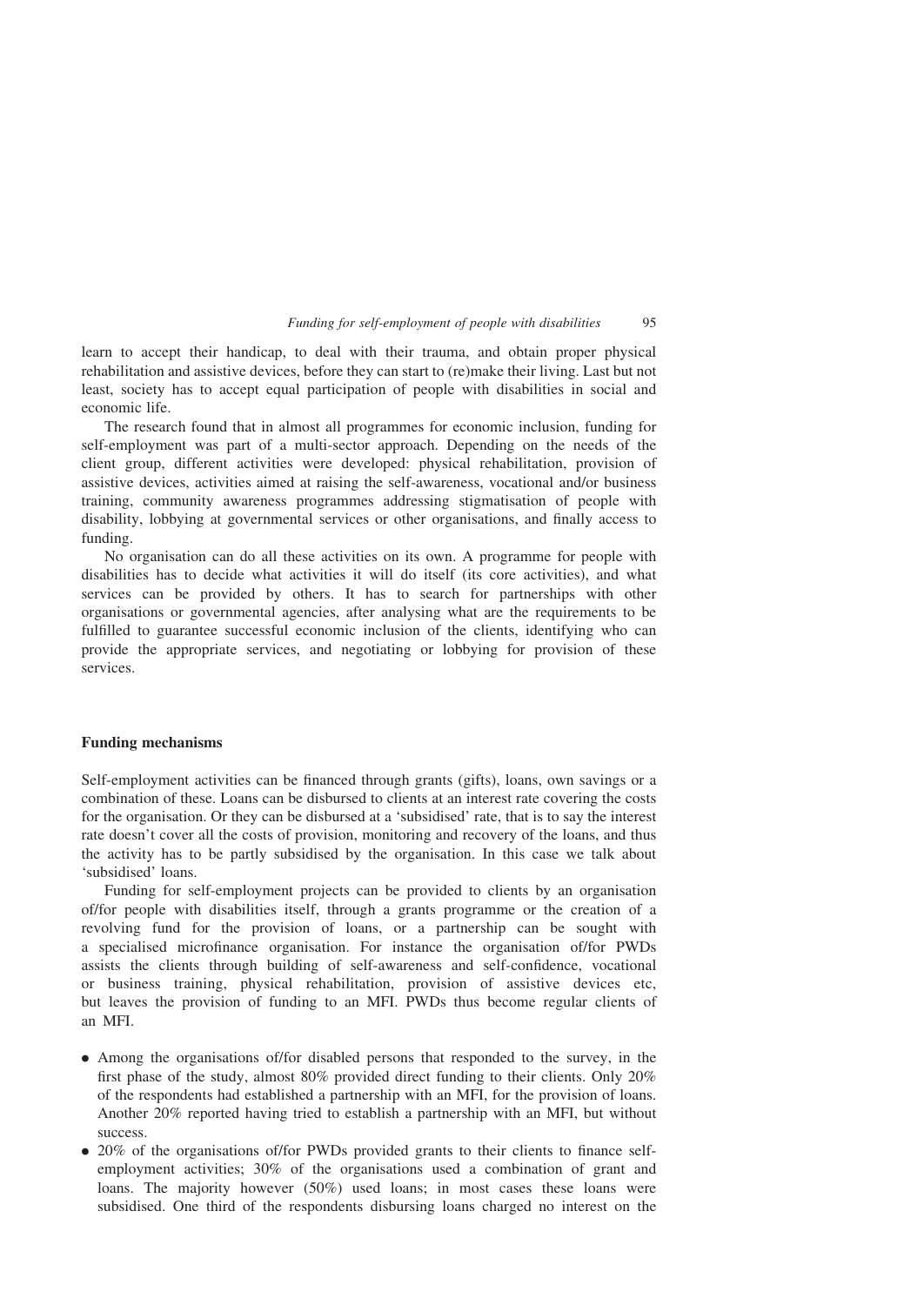loans, the rest of the organisations charged between 10–24% per year which can be considered to be below the 'cost recovery rate'<sup>7</sup> for micro credit; only one programme reported to charge market interest rates.

The research focused on identifying good practices for accessible, affordable but also sustainable financial services for people with disabilities. Grants and subsidised loans can be appropriate means to increase the accessibility and to guarantee the services are affordable, but not to reach sustainability. The services can be provided only for a limited time or as long as external subsidisation is guaranteed.

Yet the great majority of the programmes for PWDs opted for grants, a combination of grants and loans, interest free loans or subsidised loans. A main argument was that PWDs couldn't afford loans or pay higher interests on loans. As a large part of the clients were starters there is reason to believe it is true since starting-up a business needs time, to gain experience, get to know the market, get customers etc. while the client might not have sufficient financial reserves to bridge such a period. Repayment of a loan, at a high interest, while he/she also has to provide for her/himself or to support a family, might be too demanding.

### Grants approach. Trickle Up Programmes.

Trickle Up is a US based funding agency, $\delta$  supporting a number of programmes for PWDs. It developed a grants approach for very low income people, which is also applied for vulnerable PWDs.

Clients receive a seed grant, always in combination with business training. The conditional grants (usually US \$100) are typically distributed in two instalments of \$50. The clients receive the first grant instalment after preparing a business plan. After three months, or the first business cycle, they complete a business report showing whether they have established a viable business and met programme requirements. If these conditions have been met, they receive a second grant instalment.

Trickle Up encourages the clients to build up their own assets through savings; it also tries to link the clients to microfinance institutions, where possible and appropriate, for access to credit for further investments.

Yet it should not be concluded too easily that PWDs are not capable to repay a loan, or need 'subsidised' loans. PWDs represent a heterogeneous group. The research project initially planned to focus on war and landmine victims;<sup>5</sup> it was concluded many of them didn't belong to the most vulnerable groups, since they were well educated, had prior work or business experience and sometimes had a high social status in their communities. Also among other groups of PWDs the vulnerability differs between individuals.

 $7$ It means that the costs of the provision of micro credit can be covered by the programme's income, consisting mainly of interest payments.

See: www.trickleup.org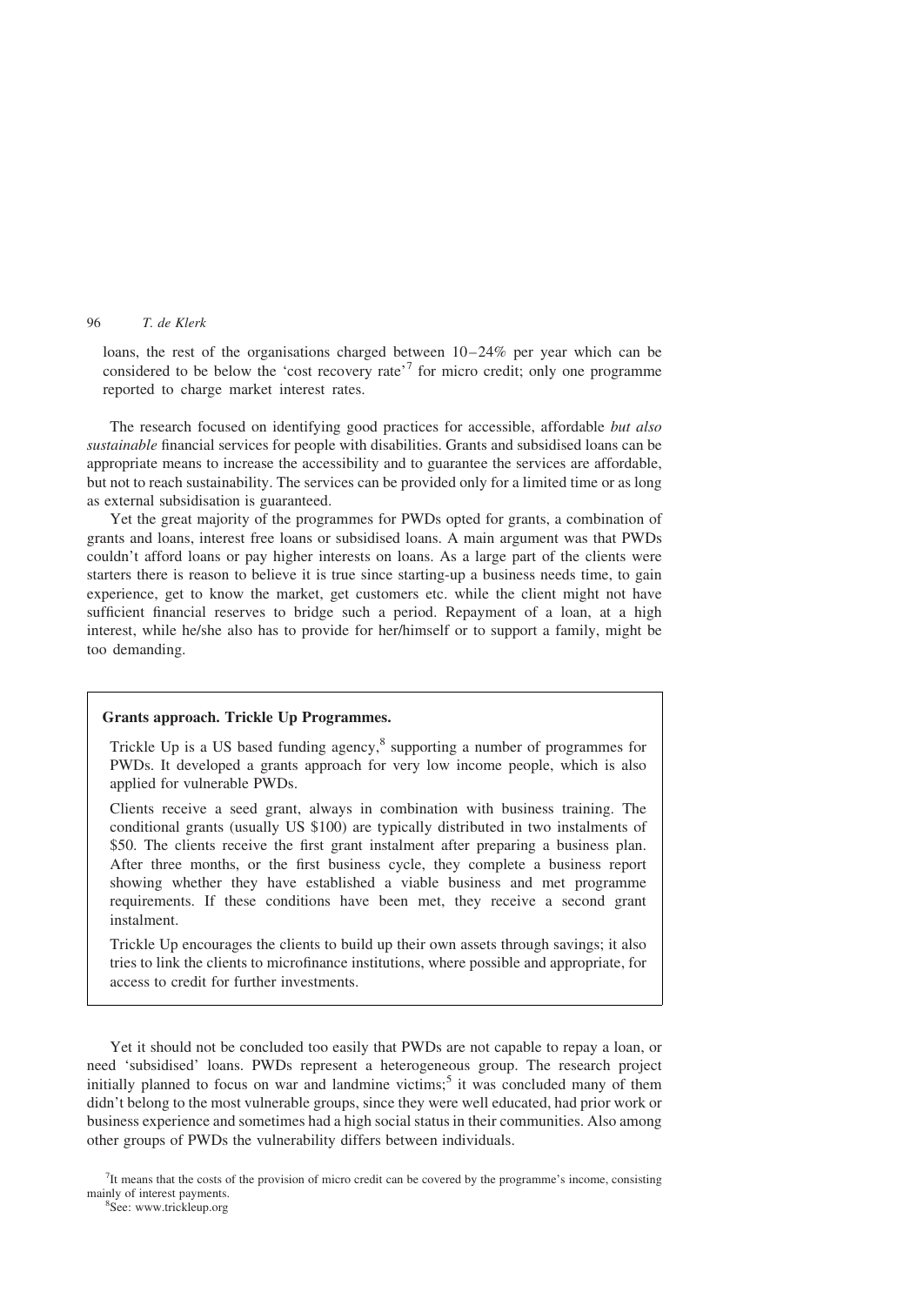Some disadvantages of grants, or subsidised loans, as expressed by participant organisations in the study (survey, field visits, and workshops) are:

- . They may reinforce the idea among PWDs that they need 'charity' and can not be expected to repay a loan, as other people do. It may create dependency on the part of the beneficiaries.
- . Beneficiaries of grants often do not put the necessary efforts into their projects because they do not risk their own capital and do not have to repay a loan.
- . The programmes are short-lived and serve a limited number of people since they depend on permanent subsidies from external sources.

For such reasons most programmes visited in the field had adopted loan programmes. A main warning for programmes for PWDs choosing a loan approach is that management of a loan programme requires proper expertise and an appropriate attitude of the programme's staff. Contractual obligations, especially repayments, have to be observed. Leniency in this respect easily leads to the programme's failure. Programme's staff and its clients should observe a business-oriented attitude. Loans disbursed to clients whose economic activities are not viable can lead to the client's indebtedness instead of their lives' improvement.

A main advantage of a grants' approach, besides its accessibility for more vulnerable persons and for 'starters', is also that it is easier to manage. Some organisations that had carried out a loan programme but failed, had changed to a grant approach for that reason.

# Practical recommendations for the provision of grants

- 1. Careful selection. Select the clients according to their poverty and vulnerability level, but also by identifying their skills, capacities and training requirements, and by analysing the market constraints or opportunities
- 2. No free hand outs. Generate a real commitment on the part of the recipient to develop an economic activity successfully. Grants should be understood as a one-off 'push' for investments. Therefore do not provide a second grant to the same person. If indeed successful further investments can be paid from own savings or applying for a loan advancing to a microfinance programme.
- 3. Adequate training. Provide training prior to the disbursement of grants according to the needs of the grant client. It may cover topics such as basic accounting, marketing and customer relations, but also vocational training or more specific skills.
- 4. Constant monitoring. Identify problems before they become irreparable. Follow up the clients' economic activities as the business develop and prevent or correct any problems or challenges
- 5. Savings component. Encouraging savings is a way to train the beneficiaries to plan for the future and to manage their assets. Some programmes encourage or require the clients to contribute with their own savings before receiving a grant; others require their clients to start saving as soon as they have received the grant and earn an income.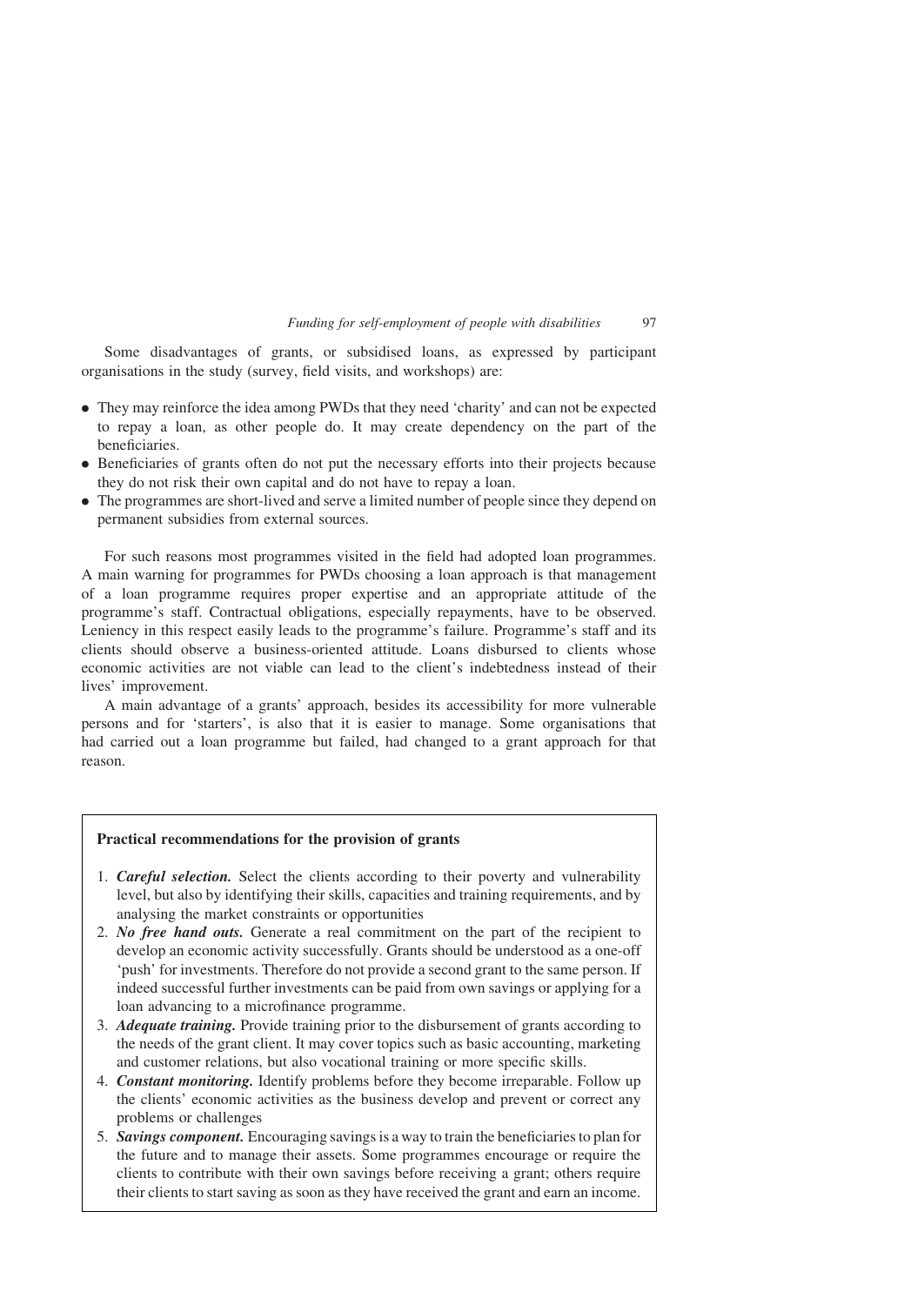### Practical recommendation for the provision of loans

As for grants, loan applicants and the income generating activities they want to develop should be properly assessed taking into account the applicant's skills and capacities and the profitability of the proposed economic activity, analysing the market constraints or opportunities. Adequate training might be required prior to the disbursement of a loan. Extremely vulnerable clients at great risk of indebtedness might be better assisted first with a grant, or by joining saving and credit groups, before applying for a loan.

Further recommendations are:

- 1. Assessment of borrowers' debt capacity. To decide on the loan amount, do not take into account only the financial needs for the proposed economic activity, but assess also the borrowers' debt capacity (assets, other sources of income) and the income the activity is expected to raise. If his/her earnings or financial reserves are not sufficient to reimburse, the borrower may default increasing his/her vulnerability.
- 2. Charge interest  $-$  the less subsidised, the better. Even when your programme's primary goal is to assure direct access to financial services for PWDs, and you are less concerned about its long-term financial sustainability, as a loan provider you should charge interest rates – both to support the operations and to prepare the borrowers for future inclusion in other microfinance programmes making them understand that loan services have a price.
- 3. Follow up and monitor the loans constantly. Identifying problems in early stages is essential. If the borrower is facing problems managing his/her loan, corrective measures can be taken before debt accumulates. A proper loan monitoring system provides the programme staff with an overview of repayment figures, allowing for rapid corrective actions.
- 4. Repayment discipline. Only if loans are properly repaid, a loan fund can continue providing new loans. This requires strict observance of the repayment discipline. If some clients do not repay and no corrective action is taken, it will easily grow into non-repayment by larger numbers, and finally lead to breakdown of the programme.
- 5. Strict application of rules. Many programmes for PWDs have got into troubles because programme staff felt they can not insist on the collection of repayments or collateral in case of default. However, people with disabilities have the same rights and obligations as everyone else; if they commit themselves to a loan programme they must also be held accountable in case of default. Proper explication of the borrowers' contractual loan obligations prior to disbursement of a loan and strict application of the rules is essential.
- 6. Evaluate the pros and cons of different microfinance service providers. There is no single 'best solution'. While some PWDs may be better served by special programmes others are able to join mainstream microfinance programmes. Explore first if mainstream microfinance programmes are present in the region, which are willing and capable to serve your clients before starting a financial service programme on your own.
- 7. Financial administration. If you decide to set-up a revolving fund programme, remember that many of such programmes have got into problems because the fund's management and money were not adequately separated from those of other areas of work. The fund, but also its staff, transport, expenses and revenues and administration should be administered separately from other programme components. Further proper loan portfolio monitoring systems should be applied.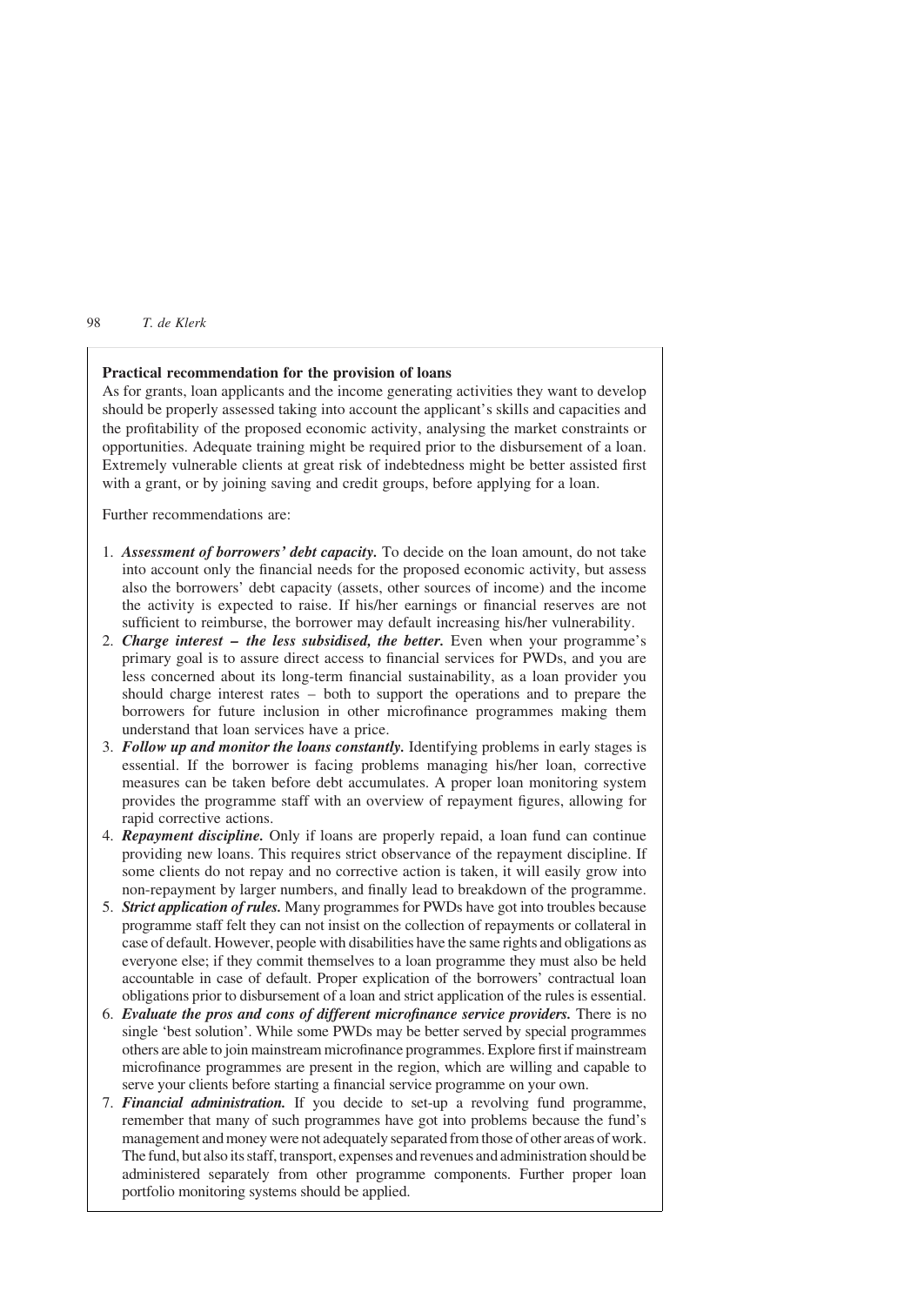# LINKING WITH MICROFINANCE PROGRAMMES

Seeking for partnerships with MFIs, assigning the disbursement of loans to specialised institutions instead of managing the funding component by themselves, is the preferred strategy for programmes for PWDs. Specialised institutions can ensure sustainability, i.e. permanent access in future for PWDs to financial services. It is also in line with the inclusive strategy promoted by many organisations of/for people with disabilities, since it fosters inclusion in mainstream services instead of setting up parallel services exclusively for PWDs.

Yet it was found few PWDs make use of the financial services of MFIs. Many of the MFIs that responded to the survey answered they had PWDs among their clients but did not know how many since this was not registered. But the MFIs that could provide such data reported that no more than  $0.5-2\%$  of their clients were PWDs, which is considerably less than the average of 10% of the total population estimated to be PWDs. Also the programmes for PWDs visited reported that it was difficult for their clients to get access to MFIs, unless they had succeeded to make special arrangements with an MFI.

Several reasons can explain why the poorest, including many PWDs, are excluded from the services of MFIs: They are well summarised in a paper by A. Simanowitz.<sup>9</sup> Many of these constraints were also referred to in the study (survey, field visits and workshops).

- Self-exclusion. Economic and financial conditions of the poorest are characterised by great insecurity which often leads to risk-avoiding behaviour. Poorest people fear to take loans, being afraid for indebtedness if they fail. The poorest, and also many programmes for PWDs, consider the services of MFIs too costly and the interests rates excessive
- . Exclusion by the programme or its staff. Internal mechanisms in MFIs lead to riskavoiding behaviour. Credit officers are often rewarded for good repayment figures among their clients. Assessment of high-risk clients, and future follow-up and assistance, requires more of their time. Such factors lead to avoidance of the poorest. Due to prejudices regarding the income-earning capacity of the poorest, staff of an MFI will often deliberately or unconsciously exclude them.
- . Exclusion by other members. Many micro finance programmes use group methodologies. Formation of the groups is based on self-selection: members select their co-members. Often all members are jointly liable for each individual's loan. More vulnerable persons, as they represent a too high risk for their co-members, are therefore often excluded.
- Exclusion by design:
	- $\circ$  Many micro finance programmes do not lend to persons who have not yet started an economic activity. This is one of the major bottlenecks, to get access to their services. Many of the poorest, and many PWDs, have no prior business experience.
	- $\circ$  If an MFI requires collateral as loan security, this will exclude many of the poorest.
	- $\circ$  Obligatory savings can exclude them, especially if the required amounts are too high.
	- $\circ$  Many MFIs do not provide the appropriate mix of products. Savings are not included: it is argued savings are often of more importance for the poorest than credit services.
	- $\circ$  Many MFIs do not reach rural areas (especially in Africa), nor the poorest. Saving capacity and loan needs of the poor are minimal; cost-recovery of services to them (small saving and loan amounts) is therefore difficult. Setting-up of a services'

<sup>9</sup>'Microfinance for the Poorest: A review of issues and ideas for contribution of Imp-Act'. Thematic Report No. 4. Imp-Act. November 2001. By: Anton Simanowitz. (See: www.imp-act.org)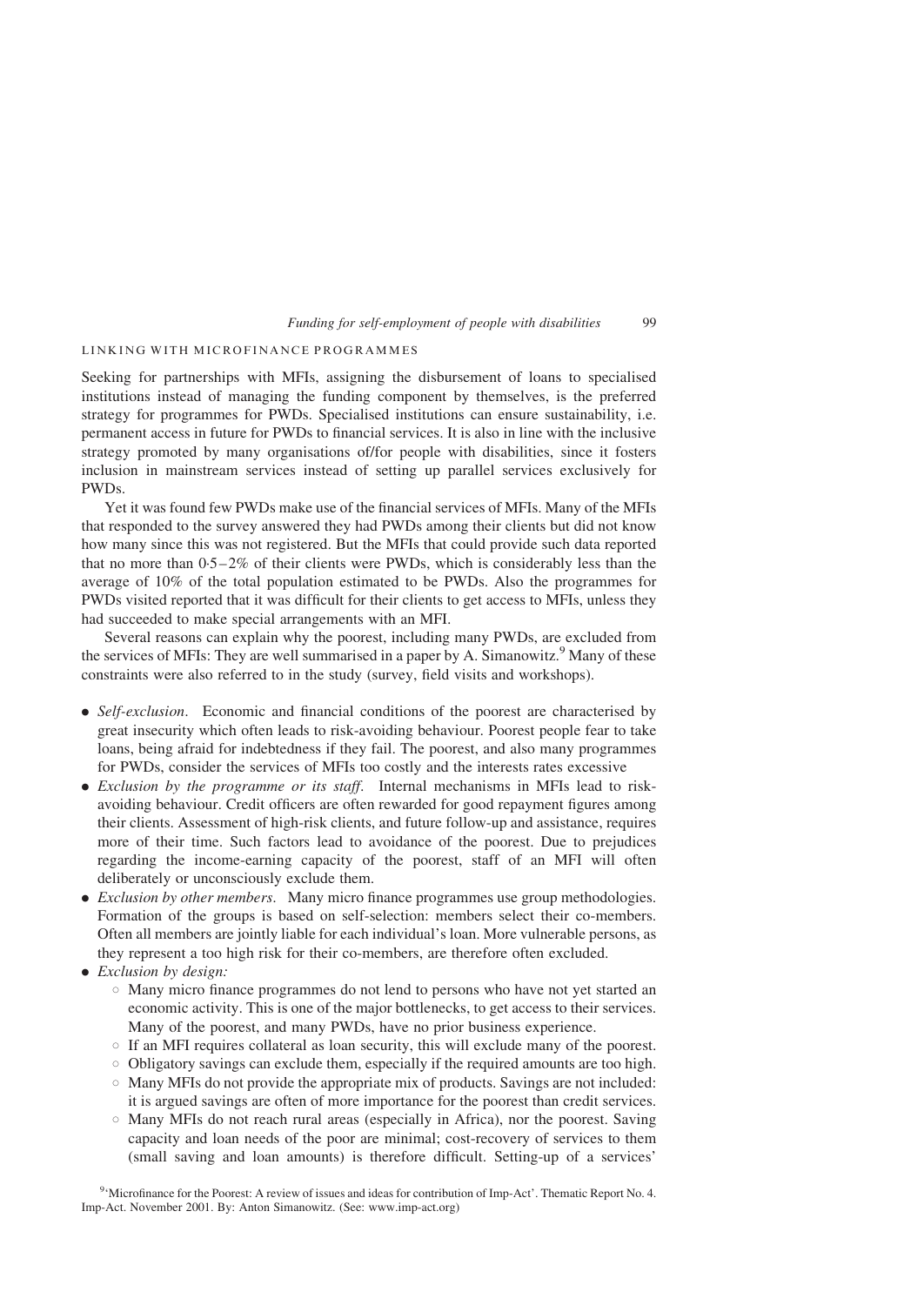### The importance of savings

Saving services are important to clients for:

Income smoothing: Income comes in irregularly through the year. This is typical for agriculture but also for many other economic activities. In contrast expenses have to be made throughout the year. Saving can prevent that the money is spent the moment it is earned resulting in shortages later in the year.

Safe place: In the absence of a bank or an organisation where one can deposit savings, many households lack a place where money can be kept in safety.

Liquidity: Many people save in kind, for example through the purchase of animals. Saving in kind has however the disadvantage that is not always easy to sell the goods/animals the moment one needs cash, or it is not an appropriate source for liquidity when one needs only small amounts.

Insurance: Money can be set aside to cope with emergencies (health, poor harvest), instead of relying on contracting a debt to deal with it.

Financial provisions: Social events such as funerals or marriages, or children's education require high occasional expenses, which can be provided for by savings.

Investments: To save for working capital or investment instead of relying on loans/debts to finance it.

infrastructure is too costly if the target group lives dispersed, as in many rural areas in Africa, or if the fraction of economically viable clients in an area is too small.

Exclusion of PWDs by MFIs can be explained on the one hand by the fact that they belong to the poorest sections of the population, which are beyond reach of many MFIs, on the other hand by stigmatisation of PWDs by staff and clients of MFIs and by self-exclusion of PWDs.

Programmes for PWDs have developed the following strategies to address such questions.

# PROMOTION OF INFORMATION EXCHANGE BETWEEN MFIS AND PROGRAMMES FOR PWDS

- . PWDs and their organisations should have a proper understanding of microfinance. MFIs charge an interest to guarantee their financial sustainability, their continued existence and thus permanent access for their clients to their services, also in future. The interest rates of MFIs are rather high also in comparison with commercial banks, often around 35% per year. But service delivery to small clients involves small loan and savings amounts and requires more intensive loan (and business) monitoring, and therefore is costly. PWDs should understand this, to be prepared to become clients of MFIs. Instead they often stay away from MFIs, whose service' costs they characterise as excessive.
- . On the other side organisations of/for PWDs can show to MFIs that people with disabilities can successfully undertake economic activities, thus taking away stigmatisation and prejudices, if proper support is provided by self-confidence building, technical and/or business training, business monitoring etc.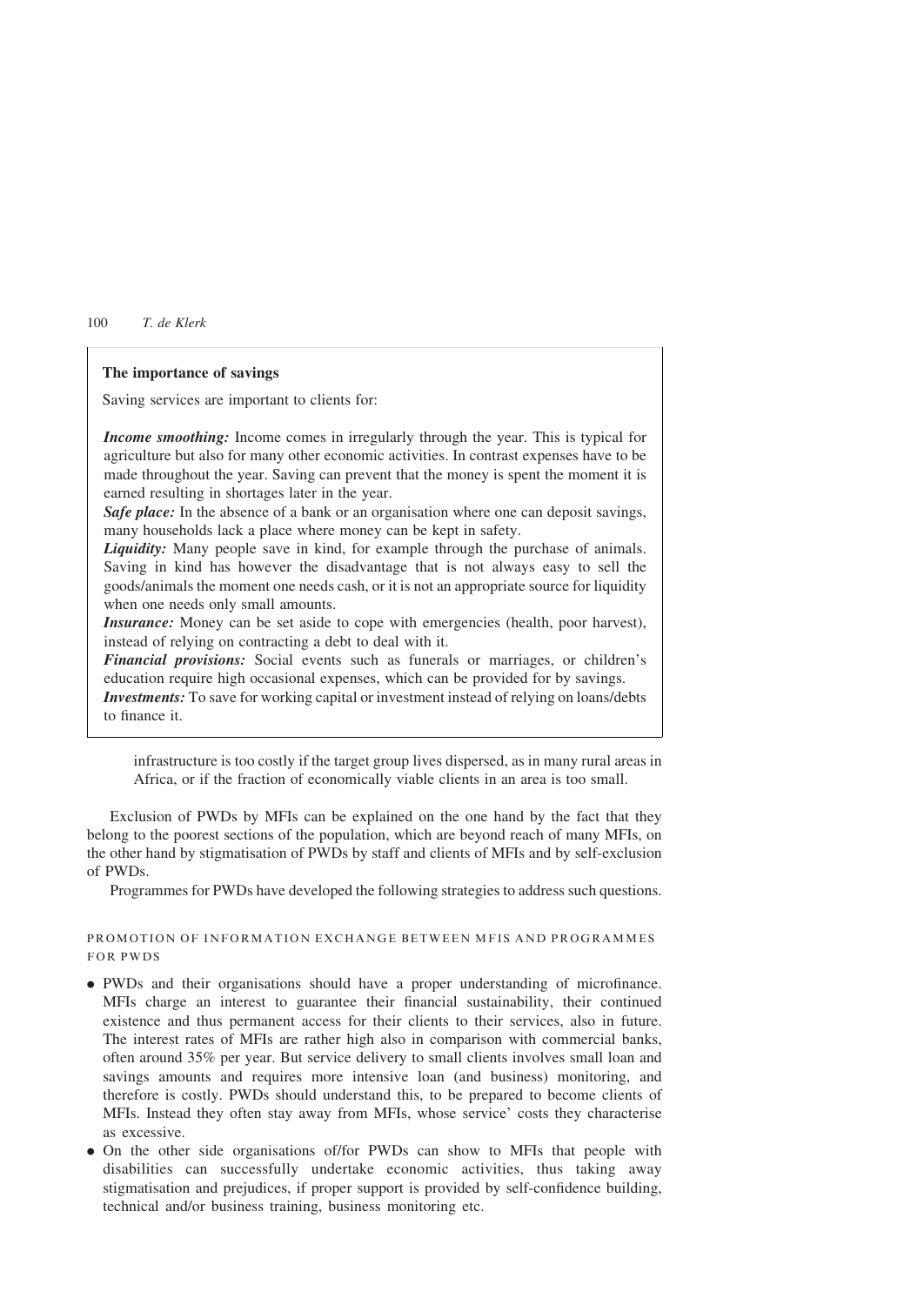| Information exchange between MFIs and organisations for PWDS, Uganda<br>In 2005, the Association of Micro Finance Institutions of Uganda (AMFIU) and the<br>National Union of Disabled Persons in Uganda (NUDIPU) launched a pilot project. The<br>project goals were:                                                                                                                                                        |  |  |
|-------------------------------------------------------------------------------------------------------------------------------------------------------------------------------------------------------------------------------------------------------------------------------------------------------------------------------------------------------------------------------------------------------------------------------|--|--|
| • To raise awareness among MFIs about the largely unexploited market for financial<br>services among PWDs<br>• To raise awareness among organisations for PWDs, and eliminate fear and<br>misconceptions regarding MFIs                                                                                                                                                                                                       |  |  |
| To achieve this goal, activities included:                                                                                                                                                                                                                                                                                                                                                                                    |  |  |
| • Organising two-day workshops at district level with PWDs organisations and MFIs.<br>The workshops created a positive attitude among participants and showed successful<br>examples of entrepreneurs with disabilities.<br>• Creating an award for the most 'disability-friendly' MFI<br>• Implementing a survey among AMFIU members to analyse their knowledge and<br>experience on equalisation of opportunities for PWDs. |  |  |

# NEGOTIATING AND FUNDING OF SPECIAL LOAN CONDITIONS FOR PWDS

If there are good reasons to believe that he loan and/or saving conditions imposed by an MFI are prohibitive for the clients, special conditions can be negotiated by the PWDs programme.

. The Ethiopian Federation for Persons with Disabilities (EFPD) had a programme whose main objective was to develop entrepreneurship among women with disabilities. EFPD assured vocational and business skills training while for the provision of loans they entered a partnership with an MFI. To facilitate access for their clients, EFPD subsidised half of the interest rate for their clients and covered half of the obligatory savings, which had been found to be an obstacle for the clients wishing to apply for loans.

Good reasons for loan subsidies may be that the clients (starters) need some time to develop their business or, not being used to taking a loan and management of a loan and thus fearful, subsidised loans might help them to overcome their hesitations acquainting them to a loan system. However pre-conditions for subsidised loans are that for successive investments the clients are expected to apply for a standard loan, and that the economic activity is profitable, also if relying in future on regular loan conditions.

Other special loan conditions provided by programmes of/for PWDs for their clients were: a longer repayment period, a longer grace period i.e. a longer time before the first instalment had to be repaid, and special guarantee arrangements (mostly group guarantees).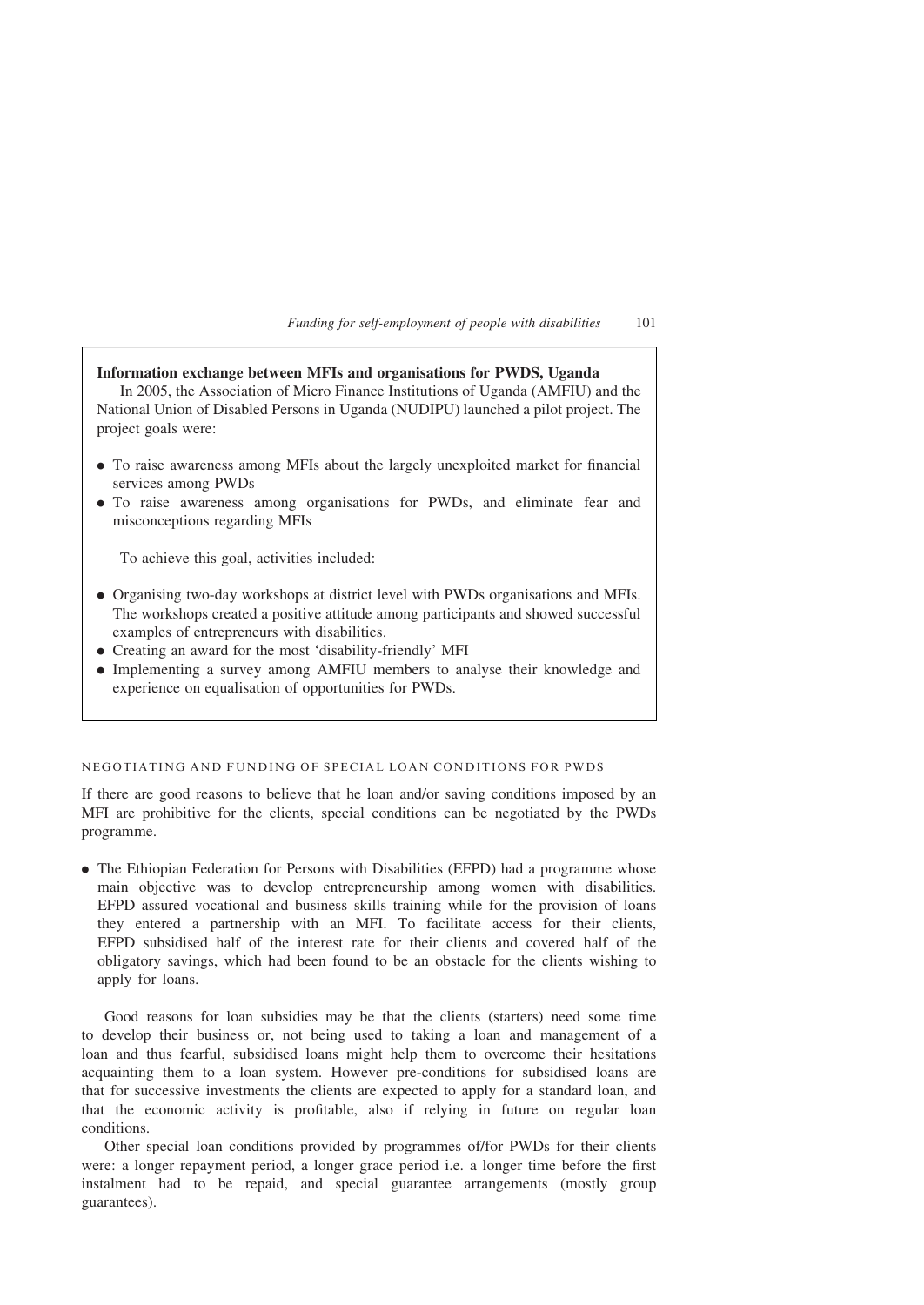Sometimes MFIs require savings prior to disbursement of the loans and/or obligatory savings during the repayment period. In the study no agreement was found regarding whether PWDs could afford savings prior to taking a loan. Some argued that even the most vulnerable are able to save, although probably the saving amounts should be lower, or that friends and relatives could contribute. This would have the additional advantage that their commitment gives moral (and real) support for the PWD. Others however had serious doubts that PWDs could afford prior savings. The principle of encouraging or enforcing savings after the start of an economic activity, from the extra income earned, and of building up own assets instead of relying only on loans, was however supported by most organisations.

Another clear outcome of the study was that MFIs are reluctant to subsidise loans, or create other special loan conditions. MFIs argue they can not afford it; it would jeopardise the financial sustainability of their programme. Another reason put forward is that if a client depends on subsidies one can have serious doubts about the economic viability of the activity. Will he/she be able to continue the activity once he/she depends on standard loan conditions for further financing?

All programmes working in partnership with MFIs, which had introduced special loan conditions, were financing the extra costs, or subsidies, themselves.

# Minimising the financial risks that MFIs may perceive in serving PWDs

Special funding arrangements can be negotiated with MFIs to overcome their reluctance to serve a target group that they perceive as risky.

Some organisations put special funds, a credit line, at the disposal of an MFI designated exclusively for PWDs. The programme for PWDs assures special training, self confidence building etc. to equip the clients to undertake their economic activities successfully, while the MFI is in charge of loan disbursement, loan monitoring and repayments. Sometimes the MFI also is fully responsible for selection of the clients; mostly it was a shared responsibility between the MFI and the PWDs programme. Business monitoring can also be entrusted to the MFI, but was more often done by the PWDs programme.

Another funding instrument is guarantee funds: the PWDs programme deposits a fund at the MFI, that can be called upon by the latter in case of non-repayment by (one of) the clients. Thus the risk of non-repayment is covered by the PWDs programme.

The disadvantage of such special funding arrangements is that the MFIs might be less committed to properly select and follow-up the PWDs clients, since their risks are covered by a guarantee fund or credit line. In case of business failure or non-repayment they will not suffer the losses.

The best arrangement remains to reduce the risks for an MFI by properly preparing the PWDs for their economic activities, assuring they do not present an unacceptable risk. The best way to gain the confidence of an MFI, and assuring inclusion of PWDs in their regular programme, is to demonstrate that PWDs are successful and fully capable to manage a loan.

### Pro-poor orientation of MFIs

Although microfinance is set up to serve the poor, it has been demonstrated that many MFIs reach the upper strata of the poor and are less successful in reaching the lower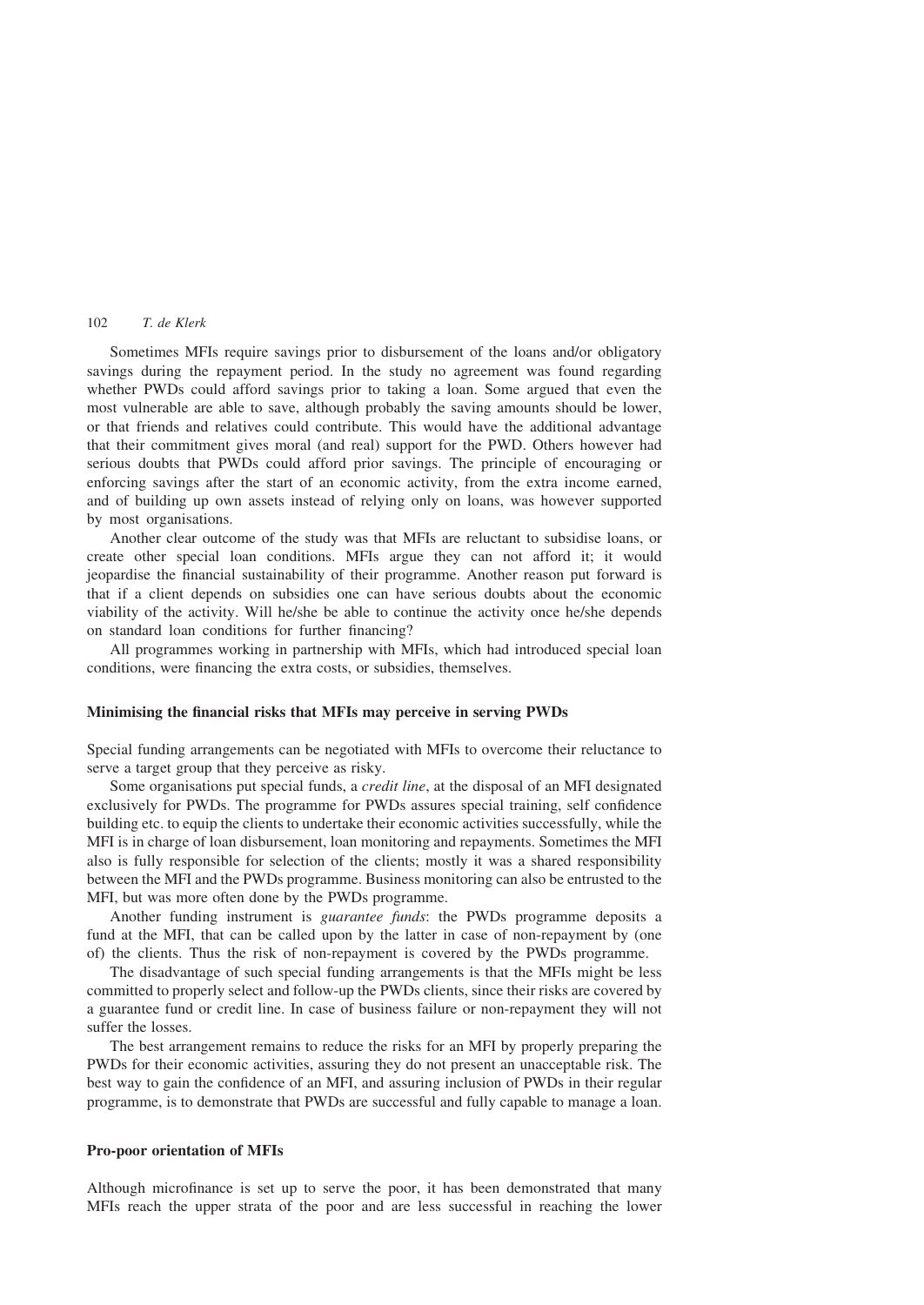strata, to which also many of the PWDs belong. Therefore some MF providers, especially development agencies with a microfinance section, are experimenting with new ways to reach the 'poorer among the poor'. In linking with an MFI it is important for a PWD programme to identify an MFI that is really oriented to reach the poor (pro-poor orientation). Among those institutions, the willingness to search for ways to include PWDs will be greater.

# SELF-HELP OR COMMUNITY BASED SAVING AND LENDING GROUPS

It was concluded before that many MFIs do not reach the poorest, especially in rural areas. Their saving capacity and loan needs are minimal, thus the saving and loan amounts are very small, making it difficult to recover the costs of serving them. Settingup of a services' infrastructure in rural areas where people live dispersed, and are often only marginally integrated in the market economy, is also costly. One of the alternatives being developed to address these weaknesses are the self-help groups, as they are known in Asia, or community based saving and lending groups, the term commonly used in Africa.

In self-help groups or community based saving and lending groups the members start with savings. The savings amounts are decided by the group and can range from a few cents to a few dollars a week, depending on the financial capacity of members. The group size can differ from  $3-4$  to  $20-30$  members. Once the accumulated capital from the internal savings has grown sufficiently, loans can be disbursed from it to the group members. Management of the loans, selection of beneficiaries, monitoring of the repayments, decision making on loan conditions (interest rate, repayment period), is done independently by the group.

In India the government has promoted a self-help group - banking model. After showing they are successful in mobilising members' savings, disbursing of loans from their internal funds, and managing of these loans, self-help groups have access to bank loans. In 2005, the programme had reached 1·4 million self-help groups with 21 million members from the lowest strata of the rural population. Some 36·000 bank branches and primary cooperatives provided deposit services and credit to the self-help groups, while some 3·100 governmental and non-governmental agencies with experience in group development acted as facilitators for the establishment of new or strengthening of existing self-help groups.

The Leprosy Mission Trust in India succeeded in benefiting from this programme. As part of its CBR-programme it organises its clients in self-help groups, whose members also get access to bank loans.

# Self-help group model: The Leprosy Mission (TLM) Trust India

TLM carries out CBR (Community Based Rehabilitation) programmes in 11 states across India. Facilitating access to mainstream resources and networking with likeminded NGOs, to ensure that people affected by leprosy and persons with non-leprosy disabilities receive the support they need within the ordinary structures of education, health, employment and social services, is central in its strategy.

Clients get together into self help groups (SHGs), mixed (male/female) groups of disabled persons (and family members) with a maximum size of 20 persons. The SHGs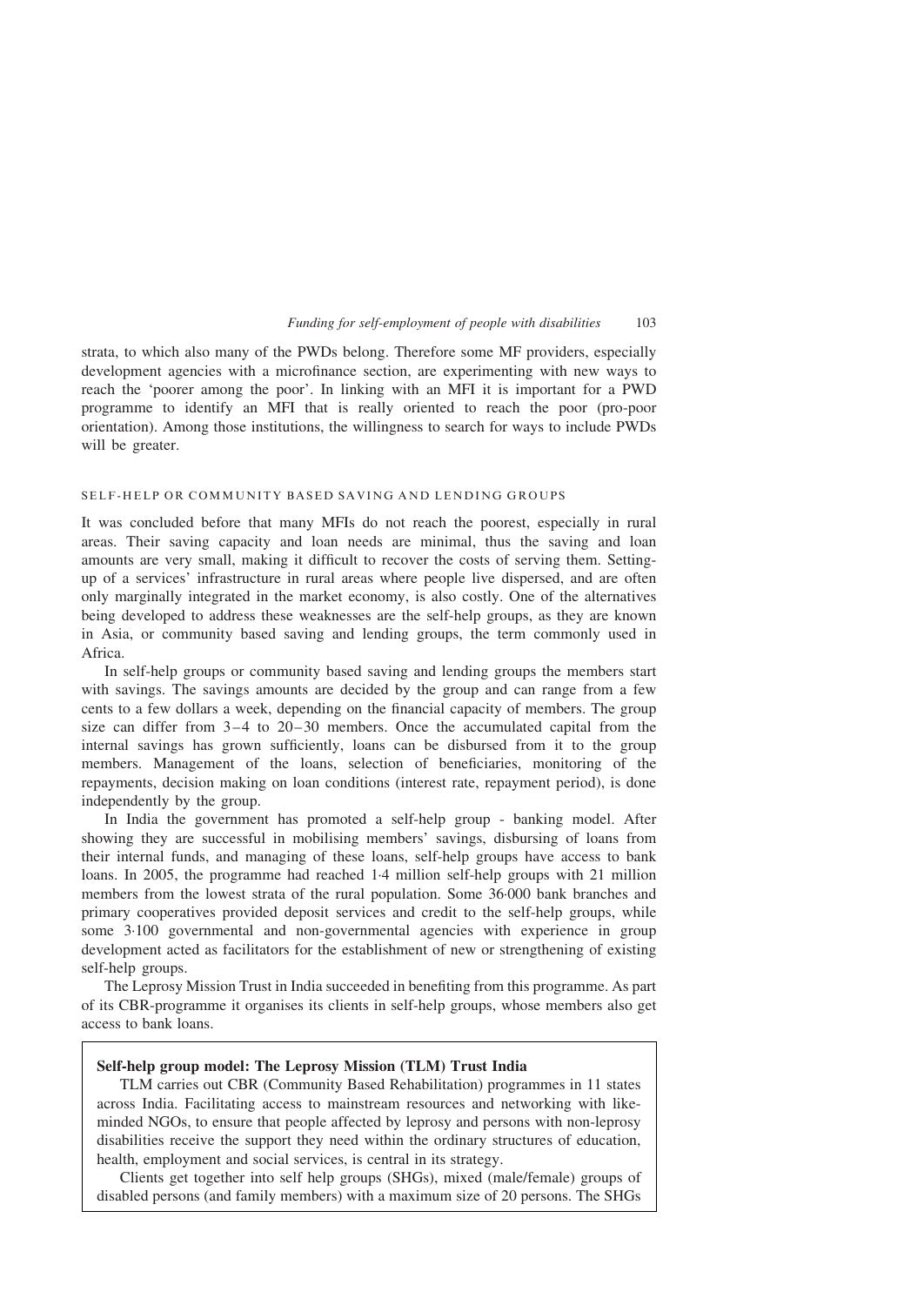developed a responsive microfinance system, with saving and credit to serve the members. Members have to save for a period of 6 months before the groups are entitled to receive external loans, from TLM or banks. The group members among themselves decide on the amounts of the savings. At the start it is mostly 25 Rps/month ( $= 0.5 \epsilon$ ) per member, but many SHGs have increased the saving amounts later on to 50–100 Rps/month after the members had boosted their incomes. The savings are deposited at the bank. Saving deposits of some SHGs ranged from 10·000–30·000 Rps.

Within the SHGs loans can be distributed from the own internal capital fund. Loans from the internal funds can be drawn on for social as well as economic purposes: to pay for medicines or school expenses, but also for agricultural production. The size of the internal loans is mostly relatively small. Most groups charged an interest on the loans (2% on average). The group itself decides on the loan terms such as the interest rate or the repayment period (varying from 3–10 months).

The SHGs had also access to bank loans. The first loans, issued to the SHGs and managed by them, amounted to Rps.15.000 (ca.  $\epsilon$ 300). In addition to this loan the Government provided a grant of Rps.10·000, meant as an incentive to encourage the SHG movement. After repayment SHGs were entitled to a second loan of Rps.50·000– 100·000, while the third loan had a maximum of Rps.300·000.

Loans disbursed by the self-help groups from their internal funds existed side by side with loans from the banks. Many members did not apply for bank loans, since the SHG loan did meet their needs. But for others, the SHG loan prepared them to start-up their business. With the larger loans provided through the banks they could expand their activities.

In Africa some international NGOs, for example  $CARE<sup>10</sup>$  experiment with similar systems called 'community based saving and lending groups'. This approach seems extremely useful especially for the most vulnerable groups, including PWDs:

- . It is well adapted to the financial capacity and needs of the poor. Since savings can range from a few cents to a few dollars a week, access can be assured for even the lowest income groups.
- . Often loans can be taken for a variety of purposes: production, trade, but also for emergencies (health expenses), school fees, social occasions such as weddings etc. The system responds to a broad spectrum of needs, not just the immediate economic ones.
- . In some programmes savings can be withdrawn after an agreed period of time; capital needs are covered by own savings instead of loans, which reduces the vulnerability of the beneficiaries.
- . Since the groups are self-managed the operating costs are minimal. This allows for lowinterests on loans, although it depends on the group what interest-rates they agree on.
- . Self-organisation can also lead to empowerment of the group and its individual group members. The group offers a forum for exchange of experience, mutual support, and for joint actions.

<sup>10</sup>See also: 'Village Savings and Loan Associations (VS&Las) in Africa' Programme Guide 1. February 2006. by Hugh Allen. www.vsla.net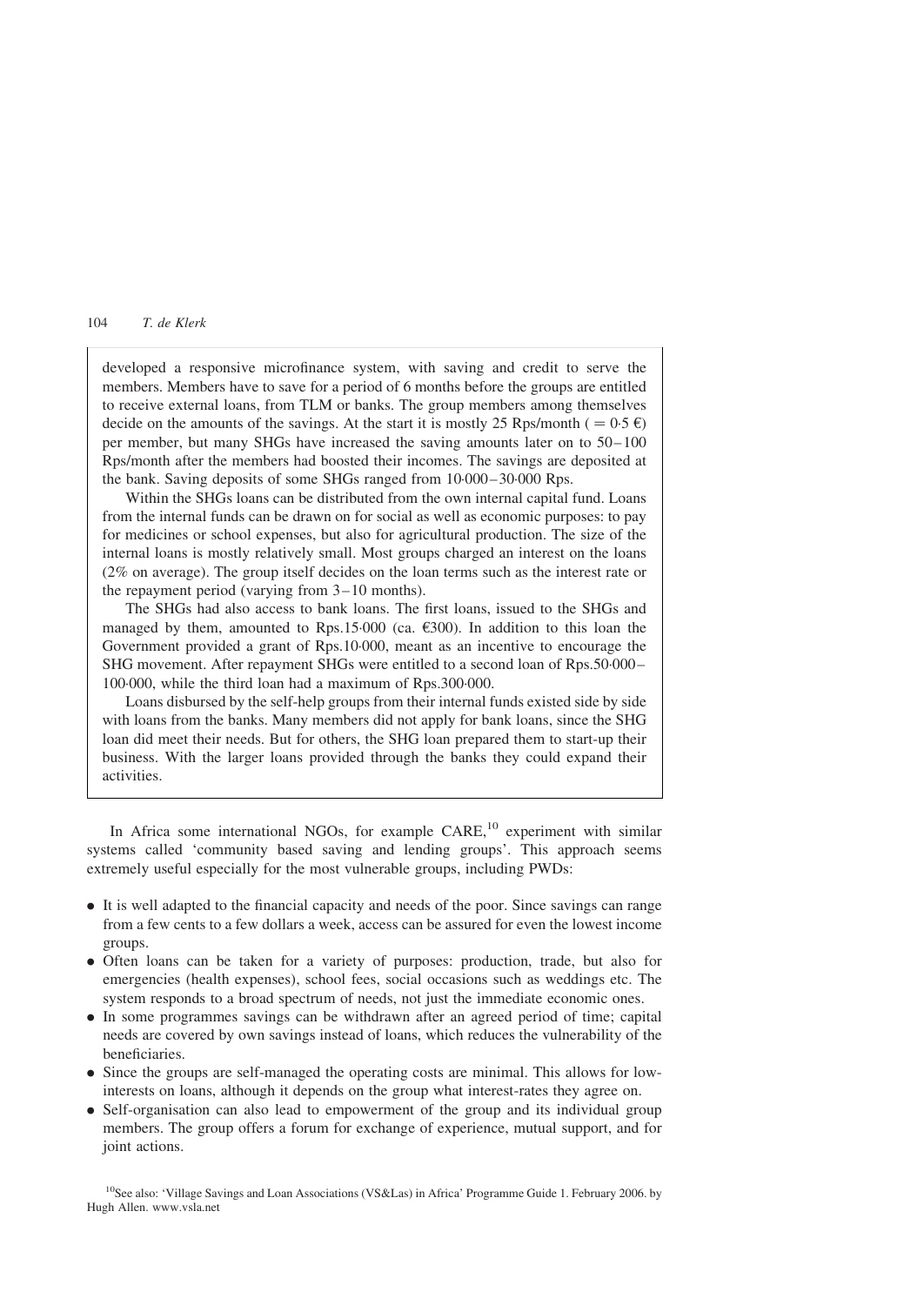A disadvantage of the self-help group approach is that it can take a long time before sufficient capital is accumulated that will allow for loan disbursements or for loan volumes that can really benefit the group members. To reinforce their capital, and thus compensate for this limited capacity to mobilise capital, some organisations provided seed-capital (as a grant) to the groups, after they had shown their effectiveness being able to mobilise savings of their members for a period of time.

Self-help groups can also be linked to banks or MFIs, similar to what is practised in India. In discussions with some MFIs it was concluded that the model seemed very attractive to them, since it prepared the group members to management of savings and loans, and they could start economic activities with the loans disbursed from the internal loan funds and thus gain experience, before being referred to them.

A disadvantage of the approach is also that sustainability of the self-help groups is uncertain. Much depends on the quality of the leadership of the group and the commitment of the group members. They should receive adequate training, monitoring and support focusing on these aspects (group formation and dynamics, leadership), in addition to training on the set-up of saving and lending systems, procedures, record keeping etc.

# CONCLUDING REMARKS

Improved self-esteem scored highest on the questions in the survey concerning the impact of the income generating projects for their clients. Also during the field visits it emerged as one of the most striking results of the programmes. Clients were proud they could generate an income of their own: it made them less dependent on others, they could contribute to the family's income, it could help them out of extreme poverty, and they were regarded differently in their communities. Some persons expressed that it was only through their economic inclusion that now they were socially accepted and genuinely integrated in their communities.

Other important findings of the study were:

- . Funding is only one aspect of a mix of instruments required to achieve economic inclusion of PWDs: a multi sector approach is needed.
- . An organisation for PWDs should carefully consider its role in the implementation and management of the funding component of an economic inclusion programme, and what the best funding instruments are: grants, subsidised/ unsubsidised loans, or own savings.
- . There is no single 'best solution' that can guide an organisation on what to choose. It depends on many factors, such as the vulnerability of the client and their prior 'business' experience, the availability of MFIs in the region and their willingness to serve PWDs, the pro-poor orientation of the MFIs etc.

Management of a loan programme by a PWDs programme on its own has proven to be difficult and has often led to failures. Inclusion of PWDs in MFI-programmes therefore appears a better solution: MFIs have a far greater chance to be sustainable and thus can guarantee their clients future access to financial services. But it was found that one of the main bottlenecks for such an approach is that PWDs are denied access to MFI-programmes.

The study wanted to contribute to finding a solution; therefore both PWDs organisations and MFIs have been involved. It is expected that better understanding on both sides will lead to better cooperation. On the one hand MFIs have to recognize that PWDs have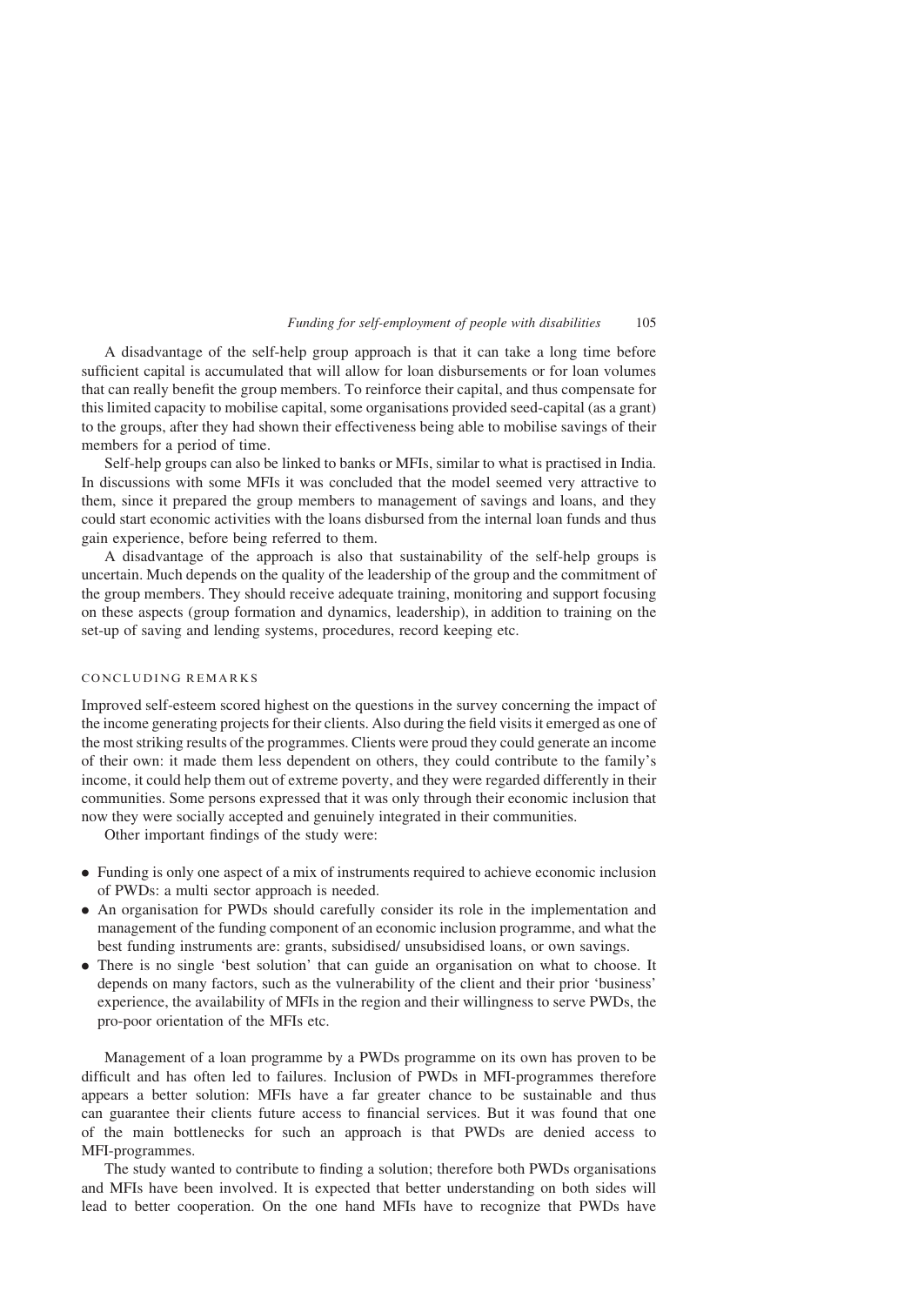economic capacities when pre-conditions for their economic inclusion have been fulfilled, on the other hand PWDs and their organisations should understand the conditions required (interest rate, criteria for client selection, repayment policies) to develop microfinance programmes that are sustainable. To develop successful partnership both parties should understand and clearly define their complementary roles in programmes for economic inclusion of PWDs.

But it is also required that MFIs develop approaches guaranteeing lower strata of the poor access to their services. It was concluded that PWDs are denied access to their services not just because they have an impairment (stigmatisation) but also because many MFIs do not reach the poorest of the poor, to which many of the PWDs belong. For them the self-help or community based saving and lending group approach, presents an alternative.

In this paper the findings, lessons drawn and recommendations presented in the publication on good practices for economic inclusion of PWDs, are only partly summarised. Important issues such as the advantages and disadvantages of inclusion of PWDs in mixed groups of disabled and non-disabled persons or formation of separate groups, practical recommendations for the programme identification phase of an economic inclusion programme, etc. were not discussed. Persons interested finding out more on the subject can download the publication on www.handicap-international.org

# Annex: References to literature reviewed in the 1st phase of the study

Bangkok Conference, organised by LCI & UNESCAP on 17–18 Oct. 2005.

- . The dissemination of sustainable microcredit to disabled micro-entrepreneurs: Is there a knowledge gap? (Roy Mersland)
- . Micro Finance Products for Disabled Persons: a case study from Dodoma, Tanzania. (Ginason Jwanda, Leonard Cheshire International, East and North Africa Region.)

DFID (Department for International Development, GB). 'Disability, Poverty, and Development'. 2000

ILEP (International Federation of Anti-Leprosy Association). 'Guidelines for the social and economic rehabilitation of people affected by leprosy'. 1999

LCI (Leonard Chesire International)

- . Dyer, S. The Inclusion of Disabled People in Mainstream Micro Finance Programmes. April 2003.
- . Jandwa, Ginason. 'Inclusion of Disabled people into mainstream economic empowerment development programme – A case study from Dodoma Microfinance Project for Disabled people'.
- . Microfinance Investment and Support Facility for Afghanistan (MISFA), Visit report and Project Proposal, World Bank, 2004.

LEWIS, C. 'Microfinance from the point of view of women with disabilities: lessons from Zambia and Zimbabwe'. In: Gender and Development. Vol 12. No 1. May 2004 MERSLAND, Roy.

. 'Including persons with disabilities as clients of microfinance institutions in Uganda. February 2005. Recommendations for donor interventions'. Norwegian Association of the Disabled (NAD).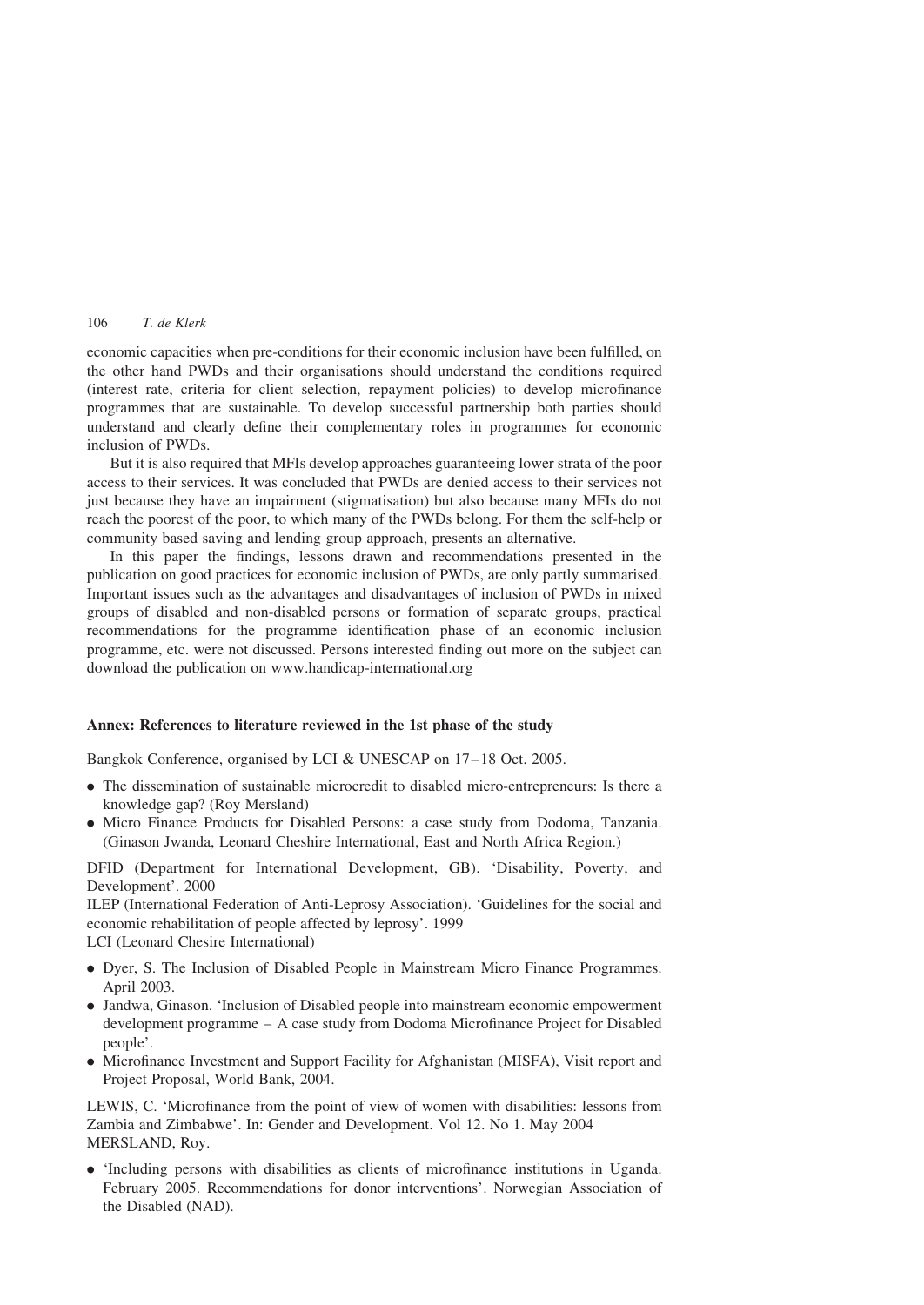. 'Micro credit for self-employed disabled persons in developing countries'. A study commissioned by: Atlas Alliance. 2005.

MIUSA (Mobility International USA)

- . Loud, Proud and Prosperous! Report on the Mobility International USA International Symposium on Microcredit for Women with Disabilities August 29 to September 8, 1998 (www.miusa.org)
- . Technical Support to Trickle Up Field Programme and Local Partners. Building an Inclusive Development Community project. October, 2004. Mali.

SAID, T. M. (Zanzibar Association of the Disabled). Economic empowerment of people with disabilities (PWDs) in Zanzibar through their inclusion in micro finance and vocational training institutions.

SARPV (Bangladesh)

- . Does Credit Empower the PWD. Overview of SARPV Credit Programme s Program. 2000. by: M. Mohsin Alam & Shahidul Haque
- . Strategies to include people with disabilities in credit and savings program. 2001. by: Shahidul Haque

SEIBEL, Hans Dieter. 'SHG Banking in India: the developing world's largest and fastestgrowing micro finance programme. Recent developments 2005'.

SIMANOWITZ, Anton. 'Microfinance for the Poorest: A review of issues and ideas for contribution of Imp-Act'. Thematic Report No. 4. Imp-Act. November 2001.

STANDING TALL, Australia. '101 Great Ideas' for the socio-economic reintegration of mine survivors'. June 2005. A publication undertaken in collaboration with Mine Actions Canada on behalf of the International Campaign to Ban Landmines (ICBL) Working Group on Victim Assistance.

THOMAS, M. Feasibility of integrating people with disabilities in savings and credit programmes in Bangladesh. Asia Pacific Disability Rehabilitation Journal Vol 11, 2000

WRF (World Rehabilitation Fund). Guidelines for the Socio-economic Reintegration of Landmine Survivors. August 2003. By: Jack Victor, Steven Estey and Heather Burns Knierim. (www.worldrehabfund.org)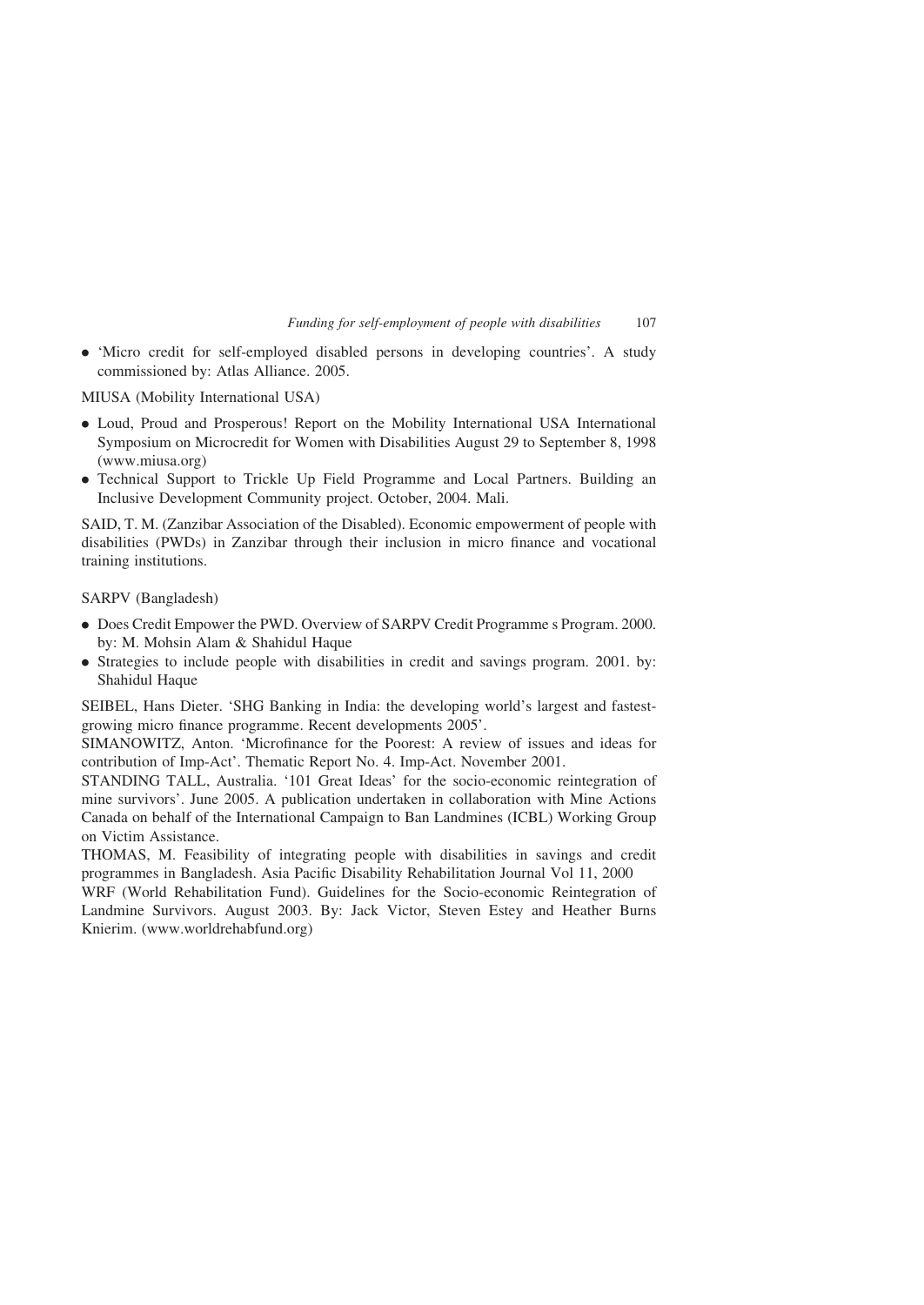Annex: List of organisations that responded to the survey

39 Handicap International (HI), Nicaragua 40 FURWUS Polus Centre, Nicaragua

| Organisations of/for people with disabilities                           | Specialised microfinance providers                        |
|-------------------------------------------------------------------------|-----------------------------------------------------------|
| 1 SERVE, Afghanistan                                                    | 1 Care-Afghanistan, Afghanistan                           |
| 2 Victims of Mines and Weapons (VMA), Albania                           | 2 Azerbaijan Credit Union Association, Azerbaijan         |
| 3 Fundacion PAR, Argentina                                              | 3 Pro Credit Bank (PCB), Albania                          |
| 4 Karbala Gram Unnayan Kendro (KGUK),                                   | 4 Shaki Foundation for disadvantaged women,               |
| Bangladesh                                                              | Bangladesh                                                |
| 5 Sangjong, Bangladesh                                                  | 5 Bandhu Kaliyan Foundation, Bangladesh                   |
| 6 Soc. Assist. & Rehab. for the phys. vulnerable                        | 6 Srizoni, Bangladesh                                     |
| (SARPV), Bangladesh                                                     | 7 PROSHIPS, Bangladesh                                    |
| 7 Save the Planet and Disability (SPD), Bangladesh                      | 8 Crecer – credito con educacion rural, Bolivia           |
| 8 Action in Development (AID), Bangladesh                               | 9 BancoSol, Bolivia                                       |
| 9 NARIZ, Bangladesh                                                     | 10 Oportunidad Latinoamérica, Colombia                    |
| 10 Bangladesh Protibandi Kaliyan Somity (BPKS),                         | 11 EKI, Bosnia-Herzegovina                                |
| Bangladesh                                                              | 12 MCO Mikrofin, Bosnia-Herzegovina                       |
| 11 Ass. for Women Empowerment and Child Rights                          | 13 Mercy Corps, Bosnia-Herzegovina                        |
| (AWAC), Bangladesh                                                      | 14 BOSPO, Bosnia-Herzegovina                              |
| 12 Village Initiative for Empowerment of Women                          | 15 CRS, Burkina Faso                                      |
| (VIEW), Bangladesh                                                      | 16 MUFEDE, Burkina Faso                                   |
| 13 Bangladesh Poor Women Development Ass.                               | 17 Women's World Banking – Cali, Colombia                 |
| (BPWDA), Bangladesh                                                     | 18 Oportunidad Latinoamérica, Colombia                    |
| 14 Adopt a Minefield (AAM), Bosnia-Herzegovina                          | 19 CAPES, Congo (DRC)                                     |
| 15 Landmine Survivors Network (LSN), Bosnia-                            | 20 Paidek, Congo (DRC)                                    |
| Herzegovina                                                             | 21 FAEF, Congo (DRC)                                      |
| 16 Etre comme les autres (ECLA), Burkina Faso                           | 22 COAC Maquita Cushunquic, Ecuador                       |
| 17 World Vision (WV), Cambodia                                          | 23 COAC Accion Rural, Ecuador                             |
| 18 Disability Development Services Pursat (DDSP),                       | 24 ALFAES, El Salvador                                    |
| Cambodia                                                                | 25 CAM-FINCA, El Salvador                                 |
| 19 Vietnam Veterans America Foundation (VVAF),                          | 26 Micredito, El Salvador                                 |
| Cambodia                                                                | 27 ESHET Microfinance institution, Etiopía                |
| 20 Handicap International (HI), Central Africa                          | 28 PRAYAS, India                                          |
| 21 Landmine Survivors Network (LSN), El Salvador                        | 29 FOCUS, India                                           |
| 22 Relief Organisation for Handicapped (ROH),                           | 30 SAATH, India                                           |
| India                                                                   | 31 Mercy Corps, Kyrgyzstan                                |
| 23 Family of Disabled (FoD), India                                      | 32 Credit Epargne Formation (CEFOR), Madagascar           |
| 24 Leprosy Mission Trust - CBR South India (LMT-                        | 33 Entreprendre à Madagascar, Madagascar                  |
| south), India                                                           | 34 Handicaiss, Mali                                       |
| 25 Leprosy Mission Trust - IDC-CBR (LMT-IDC),                           | 35 Compartamos, México                                    |
| India                                                                   | 36 FINCA, México                                          |
| 26 Gramin Jan Kalyan Samiti (GJKS), India                               | 37 ProMujer, México                                       |
| 27 Tiljala Shed (T. SHED), India                                        | 38 ACODEP, Nicaragua                                      |
| 28 Assoc. for the Physically Disabled Kenya<br>(APDK), Kenya (Mombassa) | 39 FAMA-ACCION, Nicaragua<br>40 ProMujer, Nicaragua       |
|                                                                         |                                                           |
| 29 Assoc. for the Physically Disabled Kenya                             | 41 FUDEMI, Nicaragua                                      |
| (APDK), Kenya (Embu)<br>30 Assoc. for the Physically Disabled Kenya     | 42 Arab Centre for Agricultural Development,<br>Palestine |
| (APDK), Kenya (Kisii-branch)                                            | 43 Caja Nor, Peru                                         |
| 31 World Concern (WC), Laos                                             | 44 NORFIL, Philippines                                    |
| 32 Lebanese Welfare Association (LWA), Lebanon                          | 45 CJSC Finca, Russia                                     |
| 33 Norwegian People's Aid (NPA), Lebanon                                | 46 Micro Development Fund (MDF), Serbia and               |
| 34 Akanin'ny Maray 1 (AM) – paper production                            | Montenegro                                                |
| unit, Madagascar                                                        | 47 ORA International, Tajikistan                          |
| 35 Akanin'ny Maray 2 (AM) – individual projects,                        | 48 Microfund, Togo                                        |
| Madagascar                                                              | 49 SUFFICE programme, Uganda                              |
| 36 Handicap International (HI), Mali                                    | 50 COFAC, Urugua                                          |
| 37 Union Malienne des Aveugles (UMAV) 1, Mali                           |                                                           |
| 38 Union Malienne des Aveugles (UMAV) 2, Mali                           |                                                           |